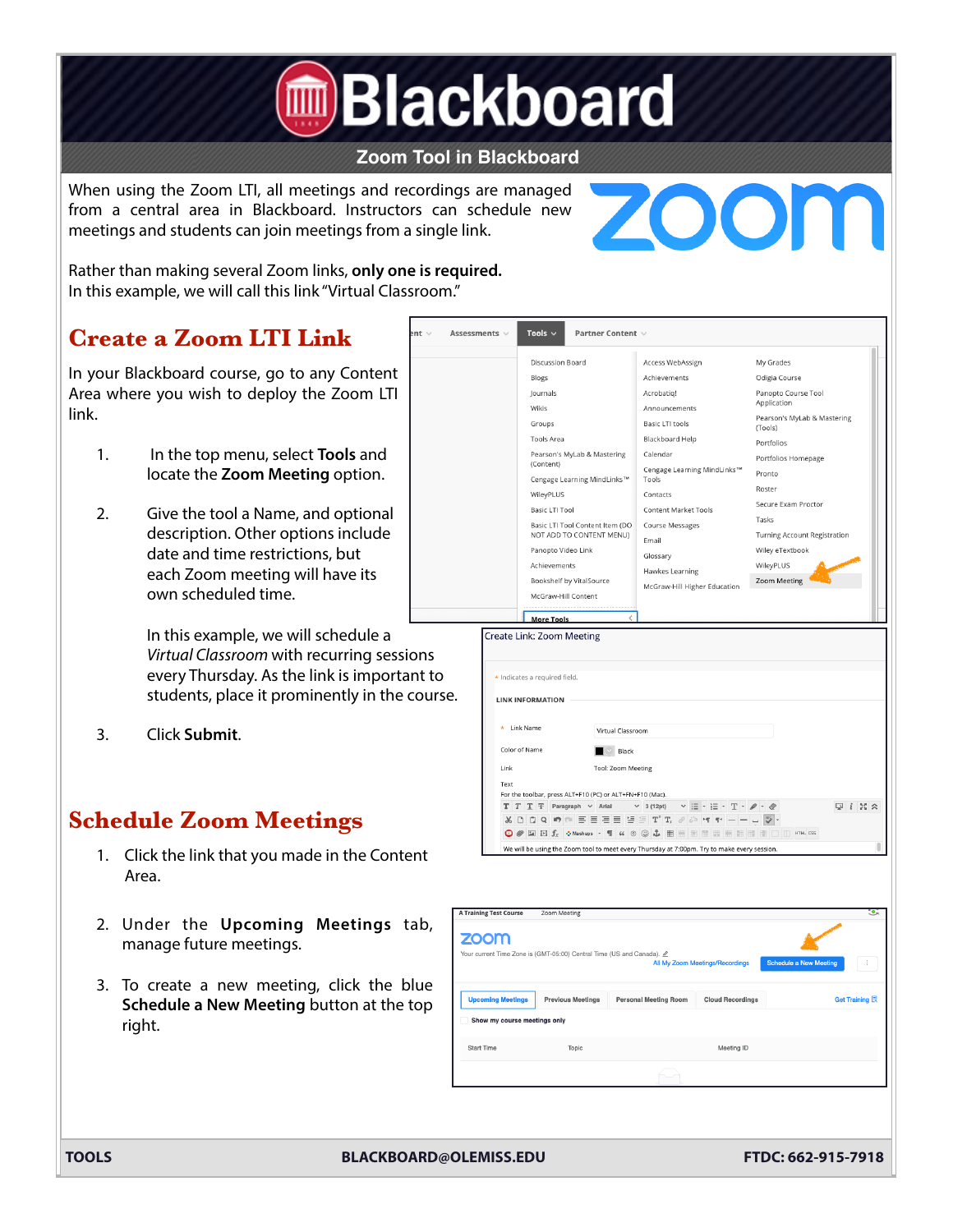# **<u>I</u>**Blackboard

# **Zoom Tool in Blackboard**

# **Meeting Settings**

1. Enter a Topic for the meeting. An optional Description is available if desired.

Since this will be a recurring meeting, the Topic and Description will be reused for additional meetings and so are not specifc to a given week's topic (i.e. Chapter 1.)

For the When feld, enter the date for the frst meeting. Subsequent meeting dates for the recurring meeting will be added later.

| Course Meetings > Schedule a Meeting |                                                                                                                     |
|--------------------------------------|---------------------------------------------------------------------------------------------------------------------|
| Topic                                | Virtual Classroom                                                                                                   |
| Description (Optional)               | We will meet here every Thursday at 7:00pm. Make sure that you have read the week's<br>chapter prior to the meeting |
| When                                 | <b>PM</b><br>07/16/2020<br>7:00<br>自<br>$\vee$<br>V                                                                 |
| Duration                             | $\overline{1}$<br>$\vee$   hr   0<br>$\vee$<br>min                                                                  |
| Time Zone                            | GMT-05:00 Central Time (US and Canada)<br>$\checkmark$                                                              |

Enter a Duration. Should the meeting run past the duration, no one will be kicked out, and students that still want to join will be able to.

2. Upon checking the **Recurring Meeting** option, additional settings will appear. For our example we are meeting every Thursday, so select Weekly from the Recurrence drop menu .

| Recurring meeting | Every week on Thu, until Aug 26,2020, 6 occurrence(s)                |
|-------------------|----------------------------------------------------------------------|
| Recurrence        | Weekly<br>$\checkmark$                                               |
| Repeat every      | week<br>$\checkmark$                                                 |
| Occurs on         | Fri<br>Sun<br>Wed<br>Tue<br>Mon<br>Thu<br>Sat<br>$\checkmark$        |
| End date          | , By<br>08/25/2020<br>After<br>$\odot$<br>曲<br>occurrences<br>$\vee$ |

Set to Repeat every 1 week.

# **Other Settings**

Registration requires attendees to sign-up prior to joining the sessions. Since you know your students will be the ones attending, you will not likely need Registration.

With Video settings, you can determine whether the host or participants start with their video cameras on.

For Audio, it is recommended that you *keep the default setting: Both.* If anyone has trouble using their computer audio, they can use the Telephone as backup.

## **Require meeting password**

Requires attendees to enter a password. Only class members can fnd Zoom meetings made in Blackboard unless outside users are specifcally invited, which mostly negates the need for a password. But you could use this feature if you only wanted members of a certain group of students to access a meeting, by only giving that group the password.



# **Enable join before host**

Controls whether participants can come into the meeting room prior to the host joining.

**TOOLS BLACKBOARD@OLEMISS.EDU FTDC: 662-915-7918**